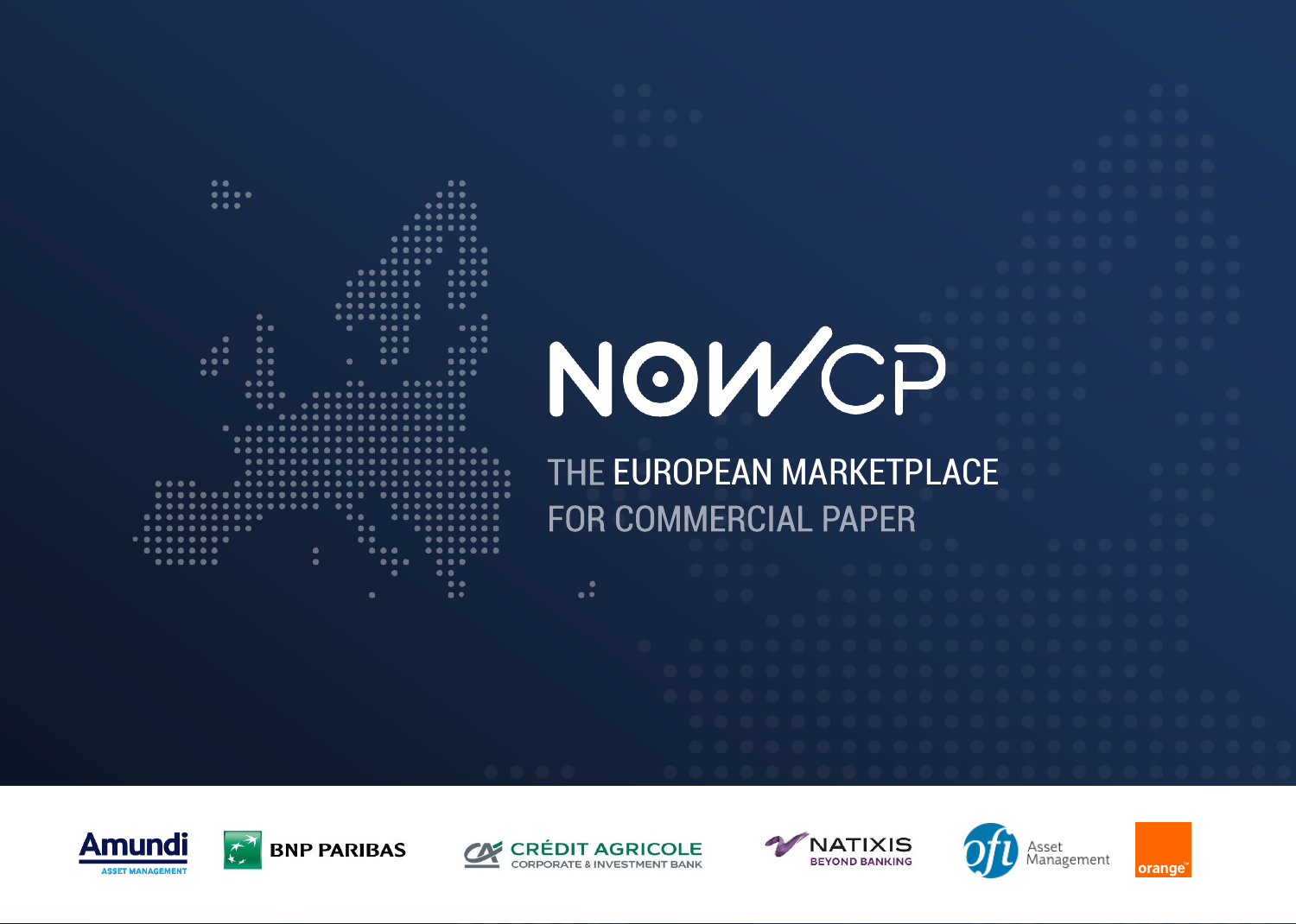### **OUR VISION**

**Commercial Paper is a great source of funding** 

**Transform OTC transactions into a true digital marketplace at the European level**

**OUR DNA**

# NOWCP

**SECURE REGULATORY ENVIRONMENT**

**Trade in a secure environment thanks to our MTF license (granted by ACPR and AMF)**

**NowCP is powered by our stateof-the-art IT architecture with the support of the Orange group**

**INNOVATIVE TECHNOLOGY**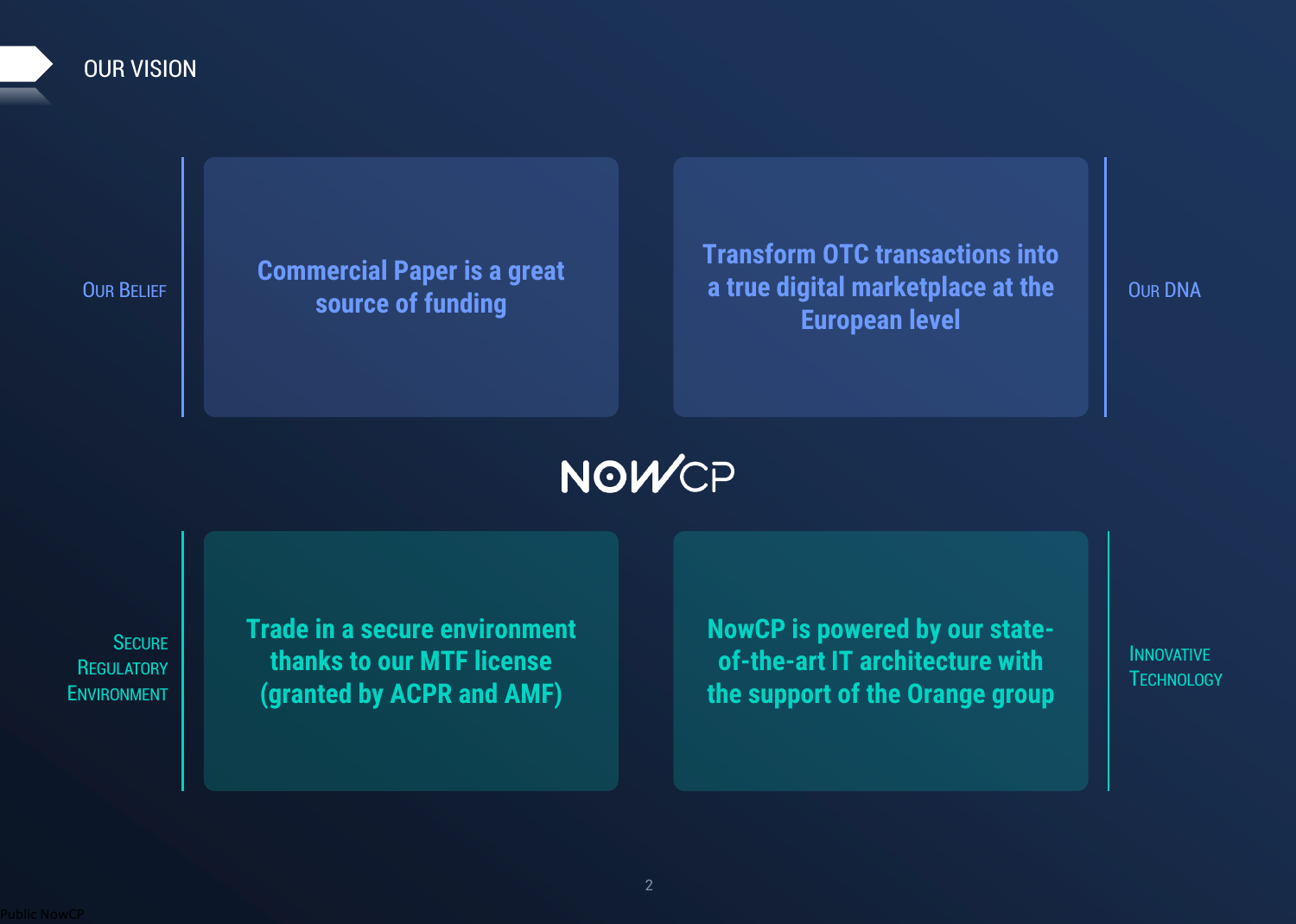# NOWCP, a Marketplace for the benefice of all Marketplayers

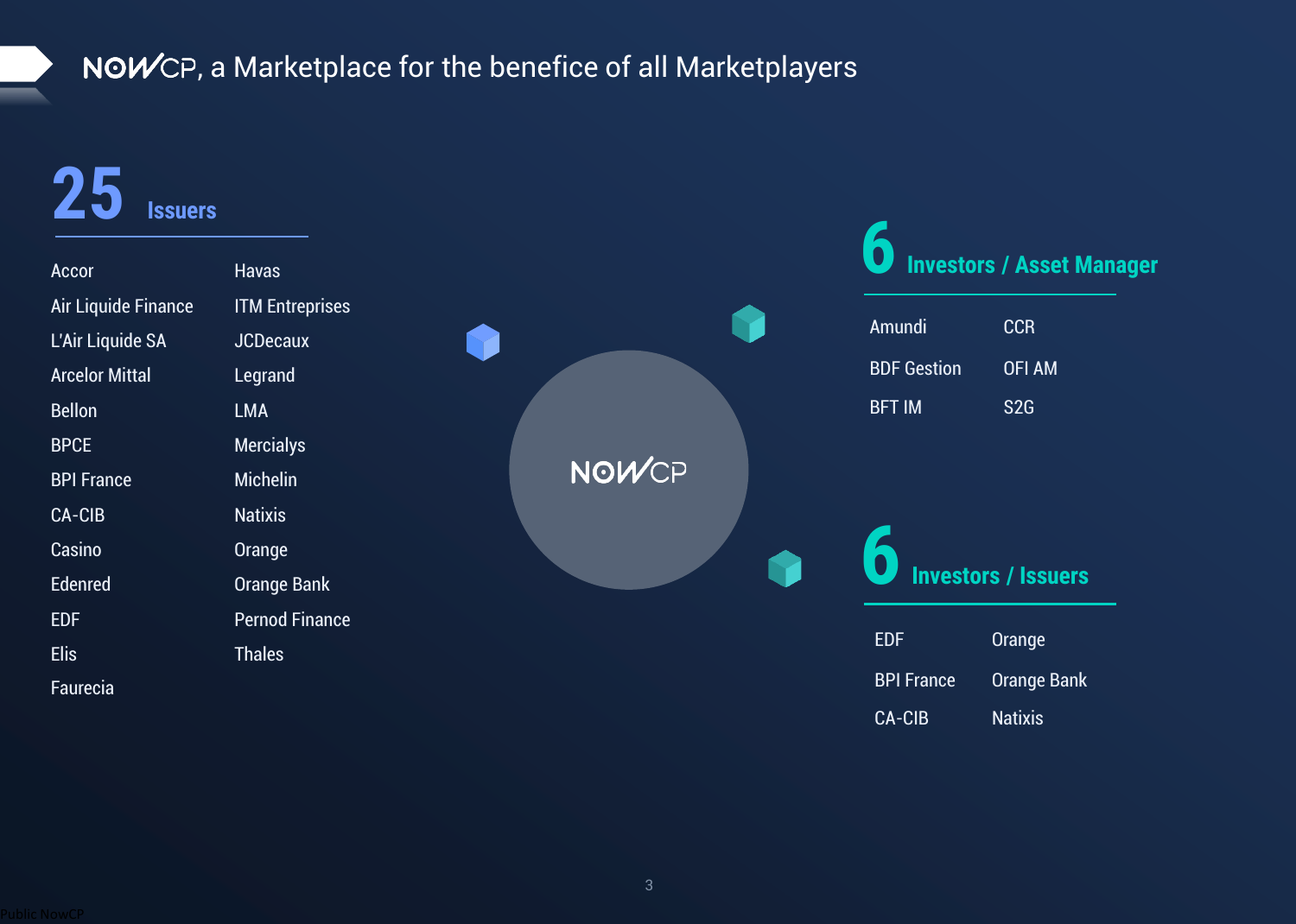## NOWCP, the European Marketplace for Commercial Paper



**NOWCP MARKETPLACE**

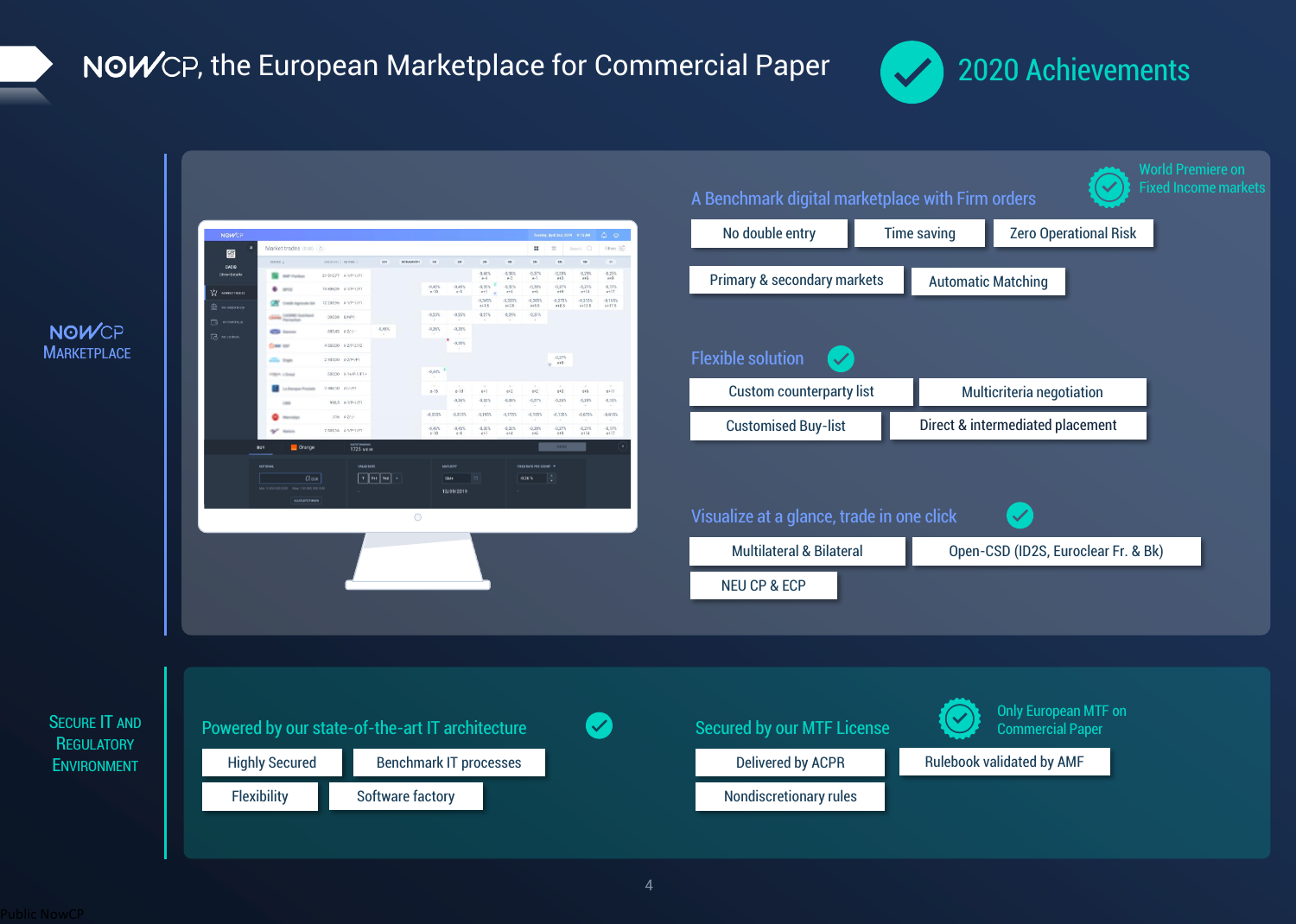# NOWCP: in « My Curve », Issuers post firm orders to a list of customized recipients

| <b>NOWCP</b><br>$\rightarrow$            |  |                              |                           |                   |                      |                                 |                 |                                 |     |                  |                                 | $\boldsymbol{\mathsf{x}}$<br>You have received a<br>negotiation order on 1M<br>$\mathbf \theta$ |                 |                              |                             |                |  |
|------------------------------------------|--|------------------------------|---------------------------|-------------------|----------------------|---------------------------------|-----------------|---------------------------------|-----|------------------|---------------------------------|-------------------------------------------------------------------------------------------------|-----------------|------------------------------|-----------------------------|----------------|--|
|                                          |  | My Curve                     |                           |                   |                      |                                 |                 |                                 |     |                  |                                 |                                                                                                 |                 |                              | maturity. Please consult My |                |  |
| NATIXI                                   |  | <b>NEU CP</b>                |                           | Curve.            |                      |                                 |                 |                                 |     |                  |                                 |                                                                                                 |                 |                              |                             |                |  |
|                                          |  |                              | <b>ECP</b>                |                   |                      |                                 |                 |                                 |     |                  |                                 |                                                                                                 |                 |                              |                             |                |  |
| ピ<br><b>CURVE</b>                        |  | <b>TOTAL MAXIMUM AMOUNT</b>  |                           |                   |                      |                                 |                 |                                 |     |                  |                                 |                                                                                                 |                 |                              |                             |                |  |
| 京                                        |  |                              | 500,000,000<br>$EUR \sim$ |                   | • Issued             | 315,000,000 EUR 185,000,000 EUR | • Remaining     |                                 |     |                  |                                 |                                                                                                 |                 |                              |                             |                |  |
| <b>MARKET</b><br>$\square$               |  |                              |                           |                   |                      |                                 |                 |                                 |     |                  |                                 |                                                                                                 |                 |                              |                             |                |  |
| <b>ORDER BOOK</b>                        |  | <b>MATURITY</b>              | <b>VALUE DATE</b>         | <b>FIXED RATE</b> | <b>FLOATING RATE</b> | <b>MIN</b>                      | <b>MAX</b>      | <b>ISSUED/REMAINING</b><br>IN M |     | <b>RECIPIENT</b> | <b>EXPIRES AT</b><br>LOCAL TIME | <b>STATUS</b>                                                                                   |                 |                              | $\mathbf{u}$ ( $\phi$       |                |  |
| 白<br>PORTFOLIO                           |  | 1M                           | $T = T + 1$ $T + 2$       | $-0.54%$          | €STR+0 bp            | 200,000 EUR                     | 150,000,000 EUR | 100                             | 50  | all members      | 19:00                           | <b>LIVE</b>                                                                                     | $\mathscr{P}$   | $\mathbf{u}$                 | t.                          | ×              |  |
| ↔<br><b>RECIPIENTS</b>                   |  | 1M                           | $T+1$ $T+2$<br>$-$ T $-$  | $-0.52%$          | $\sim$               |                                 |                 | 300,000,000 EUR                 |     |                  | 19:17                           | <b>LIVE</b>                                                                                     | <b>RECEIVED</b> | $\checkmark$                 | $\rightarrow$               | $\mathbf x$    |  |
| $\mathfrak{S}$                           |  | 2M                           | $T = T + 1$ $T + 2$       | $-0.54%$          | €STR+0 bp            | 200,000 EUR                     | 100,000,000 EUR | 80                              | 20  | all members      | 19:00                           | <b>LIVE</b>                                                                                     | $\mathscr{P}$   | $\blacksquare$               | d.                          | $\mathbb{R}^n$ |  |
| <b>SCHEDULE</b><br>$\Box$                |  | 3M                           | $T = T+1$ $T+2$           | $-0.54%$          | €STR+2 bp            | 200,000 EUR                     | 200,000,000 EUR | $\bf{0}$                        | 200 | all members      | 21:00                           | <b>LIVE</b>                                                                                     | $\mathscr{P}$   | (п                           | d,                          | л              |  |
| <b>JOURNAL</b>                           |  | 4M                           | $T = T+1$ T+2             | $-0.50%$          | €STR+2 bp            | 200,000 EUR                     | 200,000,000 EUR | $\bf{0}$                        | 200 | all members      | 21:00                           | LIVE                                                                                            | $\mathscr{P}$   | (п                           | t.                          | ×.             |  |
| ඦ<br><b>MEMBERS</b>                      |  | 5M                           | $T+1$ $T+2$<br>$\top$     | $-0.47%$          | €STR+4 bp            | 200,000 EUR                     | 200,000,000 EUR | $\bf{0}$                        | 200 | all members      | 21:00                           | <b>LIVE</b>                                                                                     | $\mathscr{P}$   | $\blacksquare$               | d.                          | ×.             |  |
| $\overrightarrow{C}$                     |  | 6M                           | $T+1$ $T+2$<br>$\top$     | $-0.44%$          | €STR+6 bp            | 200,000 EUR                     | 200,000,000 EUR | 135                             | 65  | all members      | 21:00                           | LIVE                                                                                            | $\mathscr{P}$   | $\blacksquare$               | d,                          | п              |  |
| <b>COUNTERP.</b><br>$\zeta^{\mathsf{o}}$ |  | 9M                           | $T+1$ $T+2$<br>$\top$     | $-0.41%$          | €STR+9 bp            | 200,000 EUR                     | 200,000,000 EUR | $\bf{0}$                        | 200 | all members      | 21:00                           | LIVE                                                                                            | $\mathscr{P}$   | $\left($ $\mathbf{H}\right)$ | d.                          | ×.             |  |
| <b>GROUPS</b>                            |  | <b>12M</b>                   | $T + 1 = T + 2$<br>$\top$ | $-0.38%$          | €STR+13 bp           | 200,000 EUR                     | 200,000,000 EUR | $\bf{0}$                        | 200 | all members      | 21:00                           | <b>LIVE</b>                                                                                     | $\mathscr{P}$   | ι                            | d.                          | л              |  |
| åå<br><b>CLEARANCES</b>                  |  | 12M                          | $T+1$ $T+2$<br>T          | $-0.36%$          | $\sim$               |                                 |                 | 150,000,000 EUR                 |     |                  | 19:19                           | <b>LIVE</b>                                                                                     |                 |                              | $SENT \n\equiv$             |                |  |
|                                          |  | $\bullet$<br><b>ADD LINE</b> |                           |                   |                      |                                 |                 |                                 |     |                  |                                 |                                                                                                 |                 |                              |                             |                |  |
|                                          |  |                              |                           |                   |                      |                                 |                 |                                 |     |                  |                                 |                                                                                                 |                 |                              |                             |                |  |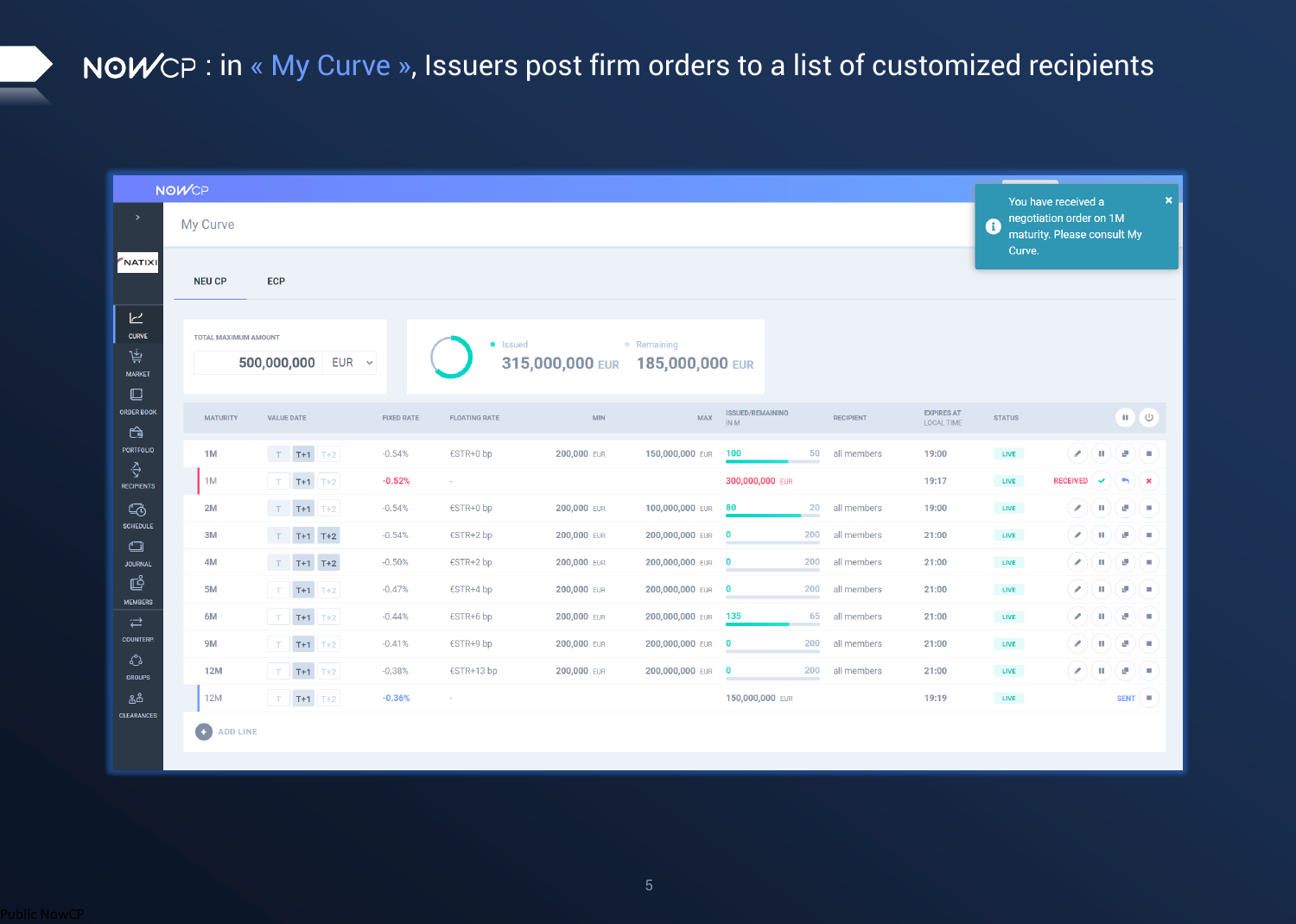NOWCP: all recipients benefit from a level playing by receiving the same information at the same moment on « The Market »

|                                                                               | <b>NOWCP</b>                                                                         |      |                         |             |            |                             |                                                        |                                           |                                     |                                            |                                                         |                                            |                                       | <b>少 STOP</b>                          | & Natixis staging *                      |
|-------------------------------------------------------------------------------|--------------------------------------------------------------------------------------|------|-------------------------|-------------|------------|-----------------------------|--------------------------------------------------------|-------------------------------------------|-------------------------------------|--------------------------------------------|---------------------------------------------------------|--------------------------------------------|---------------------------------------|----------------------------------------|------------------------------------------|
| $\rightarrow$                                                                 | The market                                                                           |      |                         |             |            | <b>NEU CP</b><br><b>ECP</b> | $\circ$<br><b>Bilateral</b><br>$\circ$<br>Multilateral | $\circ$<br>$\circ$                        | Primary 0<br>$\circ$<br>Secondary ( | Fixed $\bigcirc$<br>Floating 0             | ID <sub>2</sub> S<br><b>Euroclear FR</b><br><b>iCSD</b> | $\circ$<br>$\bigcirc$<br>ж<br>Ξ<br>$\circ$ | Search                                |                                        |                                          |
| NATIXI                                                                        | <b>ISSUER ▲</b>                                                                      |      | RATING<br>PROVIDER: SIX | PRODUCT CCY |            | 1D                          | <b>INTRAMONTH</b>                                      | 1M                                        | 2M                                  | 3M                                         | 4M                                                      | 5M                                         | $6-7M$                                | 8-10M                                  | $11-12M$                                 |
| $\overline{\smash{\sqsubset}}$<br><b>CURVE</b><br>庁<br><b>MARKET</b>          | ArcelorMittal                                                                        |      | $A-3/P-$<br>$3/F3/-/ -$ | NEU CP EUR  |            |                             | $-0.14%$<br>$\sim$<br>€STR+3 bp                        | $-0.16%$<br><b>CO</b><br>€STR+7 bp        | $-0.175%$<br>$\sim$<br>€STR+9 bp    | $-0.20%$<br>$\sim$<br>€STR+9 bp            |                                                         |                                            | $-0.07%$<br>$\sim$<br>€STR+12 bp      | $-0.04%$<br>$\sim$<br>€STR+11 bp       |                                          |
|                                                                               | bpifrance BPIFRANCE Financement                                                      |      | $-$ /P-<br>$1/F1+/-.$   | NEU CP EUR  |            |                             |                                                        | $-0.55%$<br>$\sim$<br>€STR+1 bp           |                                     |                                            |                                                         |                                            | $-0.55%$<br>$\sim$<br>€STR+2 bp<br>i. | $-0.55%$<br>$e+2$ bp<br>$\sim 10^{-1}$ | $-0.55%$<br>$\sim$<br>€STR+2 bp          |
| $\Box$<br><b>ORDER BOOK</b><br>$\bigoplus$                                    | $\frac{dN}{dE}$<br>Credit Agricole Corporate and Investment Bank                     |      | $A-1/P-$<br>$1/F1/-/$   | NEU CP EUR  |            |                             | $-0.36%$<br><b>College</b><br><b>College</b>           | $-0.30%$<br>$\sim$<br>$\sim$<br>$\ddot{}$ | $-0.28%$<br>$\sim$<br>$\sim$        | $-0.25%$<br>$\sim$ 100 $\pm$<br>€STR+35 bp |                                                         |                                            | $-0.23%$<br>$\sim$<br>$\sim$          | 0.00%<br>$e+0$ bp<br>$\sim$            | 0.01%<br>$e+10$ bp<br>$\sim$ $-$         |
| <b>PORTFOLIO</b><br>$\frac{2}{3}$                                             | $rac{\text{CR}}{\text{CIB}}$<br><b>Credit Agricole Corporate and Investment Bank</b> |      | $A-1/P-$<br>$1/F1/-/$   | ECP         | <b>EUR</b> |                             | $-0.30%$<br>$\sim$<br>$\sim$                           | $-0.35%$<br>$\sim$                        | $-0.30%$<br>$\sim$<br>$\sim$        |                                            |                                                         |                                            |                                       |                                        | $-0.30%$<br>$\sim$<br>$\sim$             |
| <b>RECIPIENTS</b><br>$\mathbb{Z}$                                             | CeDF ELECTRICITE DE FRANCE (E.D.F.)                                                  | CORP | $A-2/P-$<br>$2/F2/-/-$  | NEU CP EUR  |            |                             |                                                        | $-0.50%$<br>$\sim$<br>$\sim$              | $-0.48%$<br>$\sim$<br>$\sim$        | $-0.45%$<br>$\sim$<br>$\sim$ $-$           | $-0.43%$<br>$\sim$                                      | $-0.40%$<br>$\sim$<br>$\sim$               | $-0.37%$<br>$\sim$<br>$\sim$ $-$      |                                        |                                          |
| <b>SCHEDULE</b><br>$\Box$<br><b>JOURNAL</b>                                   | SCHOOL ELECTRICITE DE FRANCE (E.D.F.)                                                |      | $A-2/P-$<br>$2/F2/-/-$  | ECP         | <b>EUR</b> |                             | $-0.54%$<br>$\sim$<br>$\sim$                           |                                           |                                     | $-0.54%$<br>$\sim$<br>$\sim$ $-$           |                                                         |                                            | $-0.50%$<br>$\sim$<br>$\sim$          |                                        | $-0.30%$<br>$\sim$<br>$\sim$             |
| ௺<br><b>MEMBERS</b>                                                           | JCDECAUX SA                                                                          | CORP | $A-3/-/-/-/-$           | NEU CP EUR  |            |                             |                                                        | $-0.57%$<br>$\sim$                        | $-0.55%$<br>$\sim$<br>$\sim$        | $-0.55%$<br>$\sim$<br>$\sim$               |                                                         |                                            |                                       |                                        |                                          |
| $\overrightarrow{C}$<br><b>COUNTERP.</b><br>$\mathcal{L}^{\circlearrowright}$ | Michelin (Compagnie Générale des Etablissements) CORP                                |      | $A-2/P-$<br>$2/-/-/-$   | NEU CP EUR  |            |                             |                                                        | $-0.56%$<br>$\sim$<br>$\sim$ $-$          | $-0.56%$<br>$\sim$<br>$\sim$        | $-0.56%$<br>$\sim$ $-$<br>$\sim$ $-$       |                                                         |                                            | $-0.54%$<br>$\sim$ $-$<br>$\sim$      |                                        |                                          |
| <b>GROUPS</b><br>ஃஃ<br><b>CLEARANCES</b>                                      | <b>FNATIXI Natixis</b><br><b>FNATIXI Natixis</b>                                     |      | $A-1/P-$<br>$1/F1/-/ -$ | NEU CP EUR  |            |                             |                                                        | $-0.54%$<br>$\sim$<br>€STR+0 bp           | $-0.54%$<br>$\sim$ $-$<br>€STR+0 bp | $-0.54%$<br><b>Contract</b><br>€STR+2 bp   | $-0.50%$<br>$\sim$ 10 $\pm$<br>$\epsilon$ STR+2 bp      | $-0.47%$<br>$\sim$<br>€STR+4 bp            | $-0.44%$<br>$\sim 100$<br>€STR+6 bp   | $-0.41%$<br>$\sim$<br>€STR+9 bp        | $-0.38%$<br><b>College</b><br>€STR+13 bp |
|                                                                               |                                                                                      |      | $A-1/P-$<br>$1/F1/-/$   | ECP         | <b>EUR</b> |                             |                                                        | $-0.56%$                                  | B,<br>$-0.54%$<br>$\sim$<br>$\sim$  | $-0.52%$<br>$\sim$<br>$\sim$ $-$           |                                                         |                                            | $-0.48%$<br>$\sim$<br>$\sim$          |                                        | $-0.45%$<br>$\sim$<br>$\sim$             |
|                                                                               | <b>Pernod Ricard Finance</b>                                                         | CORP | $A-3/P-$<br>$3/F3/-/ -$ | NEU CP EUR  |            |                             |                                                        | $-0.46%$<br>$\sim$<br><b>.</b>            | $-0.45%$<br>$\sim$<br>$\sim$        | $-0.43%$<br>$\sim$<br>$\sim$               | B,<br>$-0.42%$<br>$\sim$<br>$\sim$                      |                                            |                                       |                                        |                                          |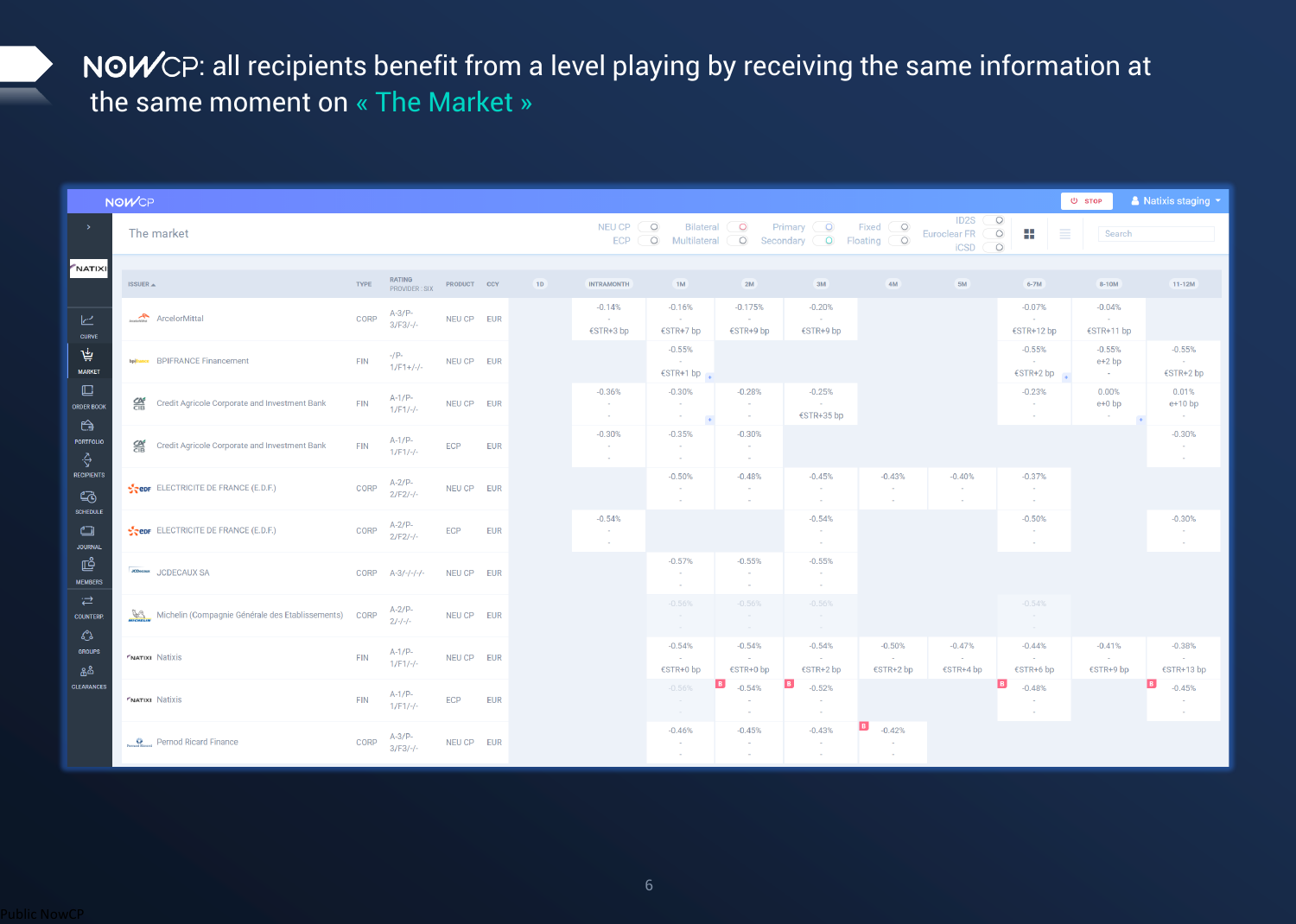### 2 Streamlined Worklows : ID2S and Euroclear

### **Dealer Dealer Dealer Issuer** ← - - > Dealer ← - - > Investor **Issuer 4 - - → NOWCP 4 - - - > Investor Issuer** ← - - → NOWCP ← - - - → Investor ISINIPA  $\xrightarrow{\text{ISIN}}$  Custodian  $\xrightarrow{\text{ISIN}}$  Custodian ISIN **IPA Custodian IPA Custodian Euroclear Euroclear Euroclear France France** T2S **France** T2S | \_\_\_\_\_\_\_\_\_\_\_\_\_\_\_\_ | T2S T2S **Central Bank Central Bank Central Bank Central Bank** *Voice trading* ┹┺ *Instruction* **Native Efficient Workflow** *Electronic Trading (GUI / API) Electronic Trading (GUI / API) Instruction*

### **DUAL DUPLICATED** WORKFLOW **REUROCLEAR INTERCONNECTION <b>NATIVE EFFICIENT** WORKFLOW

Thanks to our streamlined processes, you can lower your operational risk<br>drastically: say goodbye to uncertainty, welcome to the age of instant funding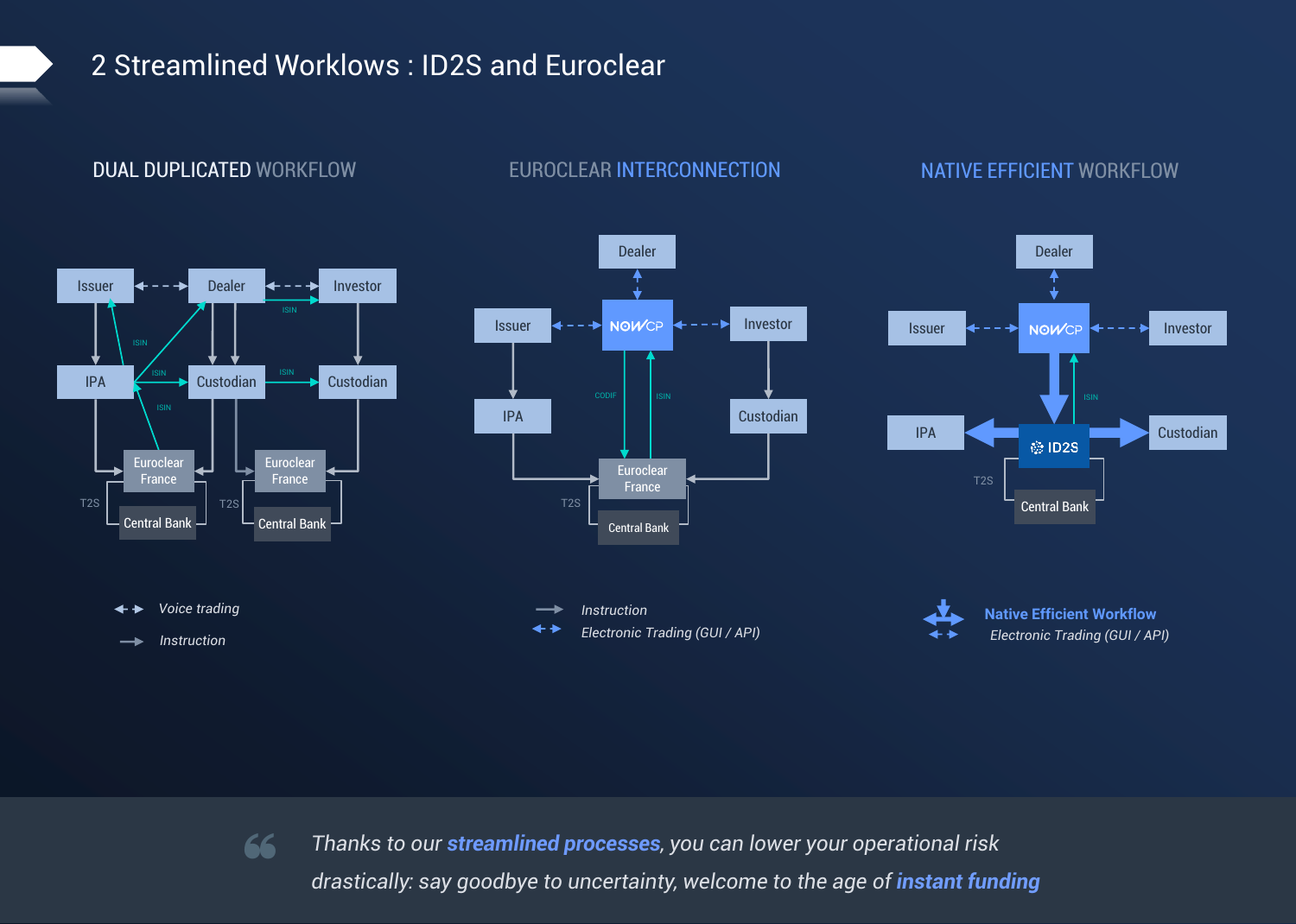## **, A MARKETPLACE FOR THE BENEFIT OF ISSUER**

- Operate in a regulated environment
- Post your levels once and distribute your CPs to all the market at the same time in "My Curve" → Your counterparties are treated fairly
- ▶ Access to market information "The Market" ➔ you see the prices of other issuers
- Better knowledge of the investor base in "My Journal"
- Live ISIN share in the "Single Digital Termsheet"
- ▶ Matching done in NowCP
- **Instant funding "My Curve" → Same day Settlement in 20 minutes**
- **Extended trading hours**
- Low fees : ¼ bp (NEU CP) and ½ (Euro CP)

Error free FO to BO process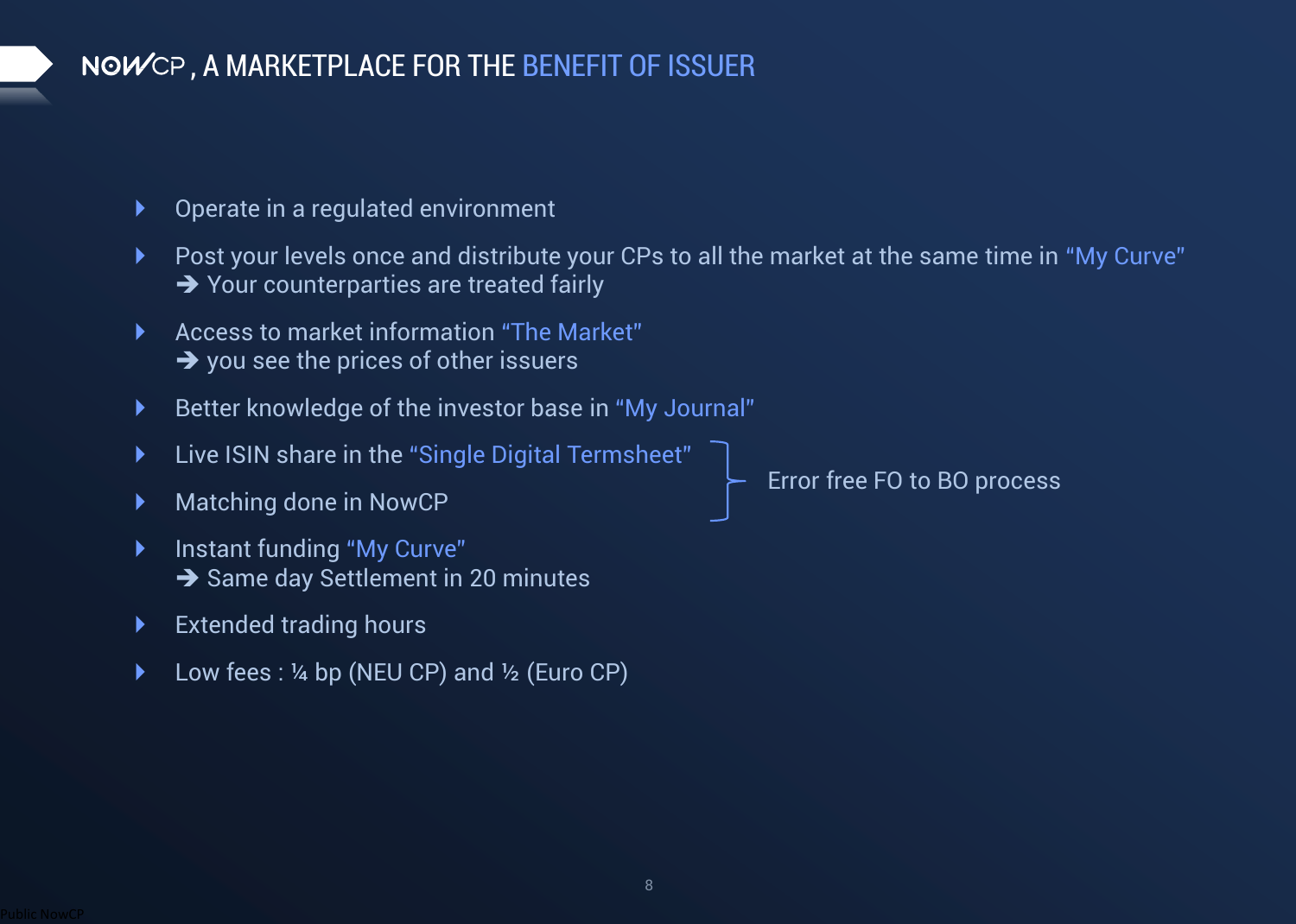## **, A MARKETPLACE FOR THE BENEFIT OF INVESTORS & DEALERS**

- Operate in a regulated environment
- Visualize Live tradable orders "The Market"
- Faster Transactions thanks to firm orders "My Order book"
- Live ISIN share in the "Single Digital Termsheet"
- Matching done in NowCP

25% of time saved for dealers

- Easier Same day value date will allow extended trading hours
- Lower operational risk **→** lower regulatory capital for dealers
- Zero error process ➔ Lower MO/BO costs
- No fees for dealers
- Secured secondary market "My Portfolio"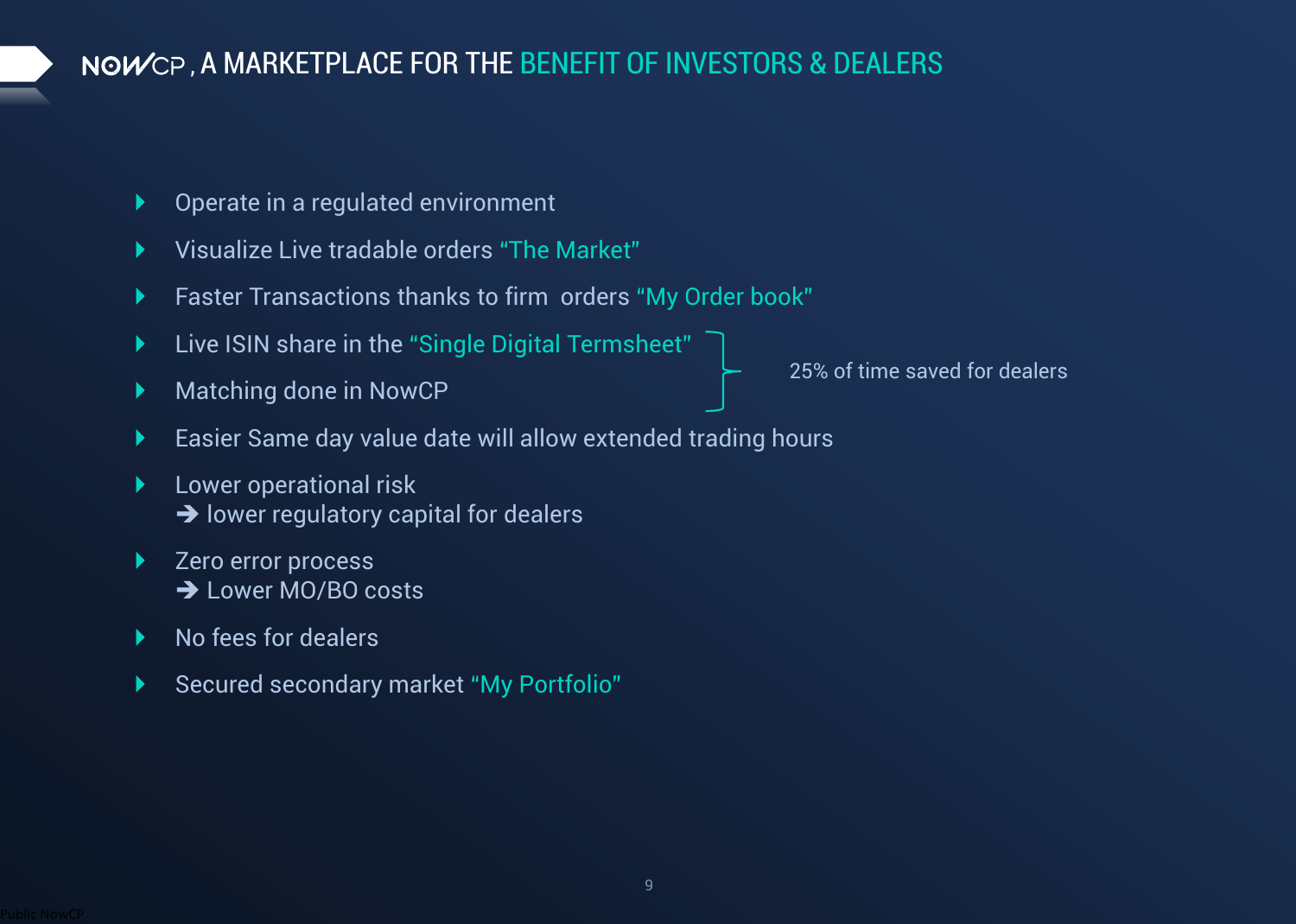### **OUR ROADMAP**  $\bullet$  Completed  $\bullet$  Completed  $\bullet$  **C** Mar. 2021  $\bullet$  02 2021 **Completed Dec.2020 ID2S & ID2S WORKFLOW EUROCLEAR FR CLIENTS ONLY WORKFLOWS EURO CP REQUEST COMMENT Domestic**  $\bigcap$  $\bigcap$  $\Box$ **Dealer** *Strong resistance to change: incremental improvements of* **<b>***Strong resistance to change: incremental improvements of NowCP will result in gradual dealer onboarding*  $\left(\textcolor{red}{\bullet}\right)$ *Foreign*  $\Box$ **Domestic**  $\bigodot$ **Bank (ALM Treasury)** *Banks with a CP dealing desk have a higher resistance to* **<b>***Banks with a CP dealing desk have a higher resistance to* **<b>***Banks with a CP dealing desk have a higher resistance to change Foreign*  $\bigodot$ *Domestic Higher transparency and STP Front to Back processes helped attracting French investors. Liquidity is key on money*  **Asset Manager** *markets and the connection to Euroclear will bring unlimited*   $\bigodot$ *Foreign liquidity to the NEU CP purchased on NowCP.*  **Domestic** *NowCP has created a level playing field for all market participants: corporate issuers now have easy access to*  **Corporate issuer**  $\bigodot$ *information on the CP market Foreign Banque de France The Eurosystem has been a strong advocate of trading*  **NCB** *plateforms in past years. We have designed a process compatible with the rules of the Eurosystem and will submit a*  **(National Central Bank)** *Foreign file*  **Domestic** *French Public sector issuers have massive CP outstandings, but mainly in ECP rather than NEU CP.* **Public Sector** *The request will also facilitate their onboarding as it is*  C *Foreign compliant with their internal processes*

### **Marketplace Attractivness Scale**